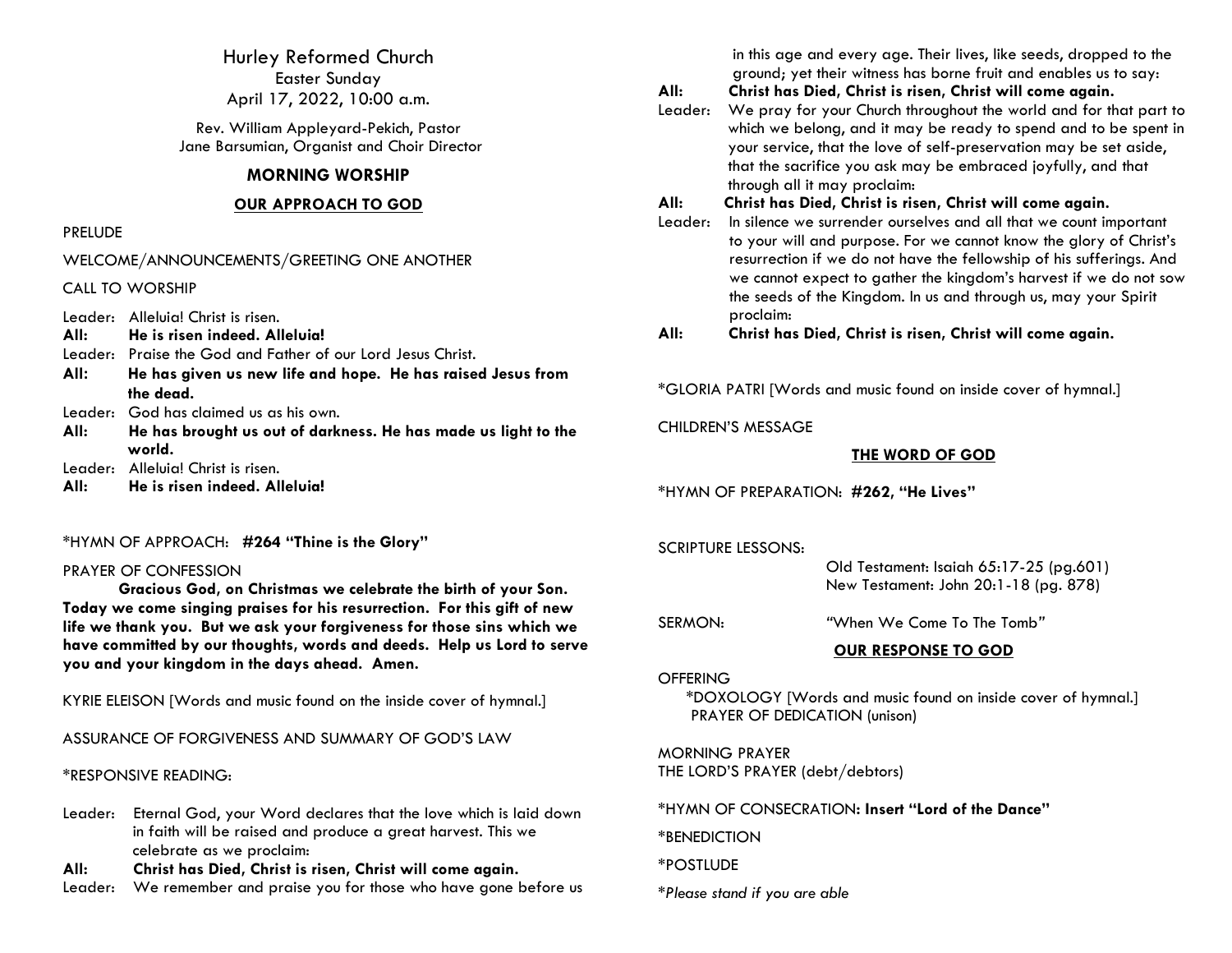## **Welcome to Hurley Reformed Church!**

With joy we welcome your presence among us today. Let the words of the psalmist set the tone of our worship: "Sing praises to the LORD, O you faithful ones, and give thanks to his holy name--joy comes with the morning" (Psalm 30:4-5 NSRV)

**In Person and Zoom Worship** happens at 10am!

**Ushers assisting in the service** are Chris Decker and Bob Kindt

**Please join us** in Schadewald Hall after worship for refreshments! Thank you to Barb Hornbeck and Kelly Maggiore for providing them this week!

**Flowers on the Alter** are our Easter Plants

**Mission of the month-** Peoples Place

#### **Reach out to those who need your support in their day to day needs:**

Judy Bell (Terry Gaffken's mom) needs prayers; Shirley Ruth is in Golden Hill; Bev Roosa is at the Terraces at Brookmeade; Fred Horvers is at TenBroeck; Lori Pinkham is in Wingate at Ulster; Anthony DiPietro (son of MaryAnn DiPietro); Marie Dressel. David Giles, Barbara Sartorius in New Hampshire

**Audio recordings** of the weekly sermon are available on our website, HurleyReformedChurch.org.

## **Hurley Reformed Church**

11 Main Street, PO Box 328, Hurley NY 12443 845-331-4121 www.HurleyReformedChurch.org

Hours: T,W,TH,F, 9-2

**Staff**

Rev. William Appleyard-Pekich Tara Lockart- Church Secretary pastor@HurleyReformedChurch.org admin@HurleyReformedChurch.org

Organist/Choir Director – Treasurer – Arlene Cotich Jane Barsumian, M.Ed.

## **Consistory 2022**

Dennis Croswell, *Property & Maintenance* Allan Dumas Christopher Decker, *Finance* Lee Gable Glenn Decker, *Senior Elder* Jeanne Ouenzer Lisa Longto, *Clerk* David Kent, *Youth Ministry* Linda Moon, *Missions* Dino Sumerano, *Worship* Bill Baldinger Robert Kindt, *IT*

## **Elders Deacons**

Rev. Charles E. Stickley, *Pastor Emeritus*

**Stickley Gardens Columbarium . . .** A sacred place of beauty and contemplation. (*Located on the south lawn of the church.)* 

The lone candle on the chancel is our Peace Candle. It represents this church's support for the men and women in military service, and our prayer that one day we will live in a world where their sacrifice is no longer needed.



Hurley Reformed Church Hurley, New York

# The Rev. William Appleyard-Pekich Minister of Word and Sacrament

## *Welcome*

*May the doors of this church be wide enough to receive all who need human love and fellowship, and a Father's care; and narrow enough to shut out all envy and hate.*

## *Enter to Worship Depart to Serve*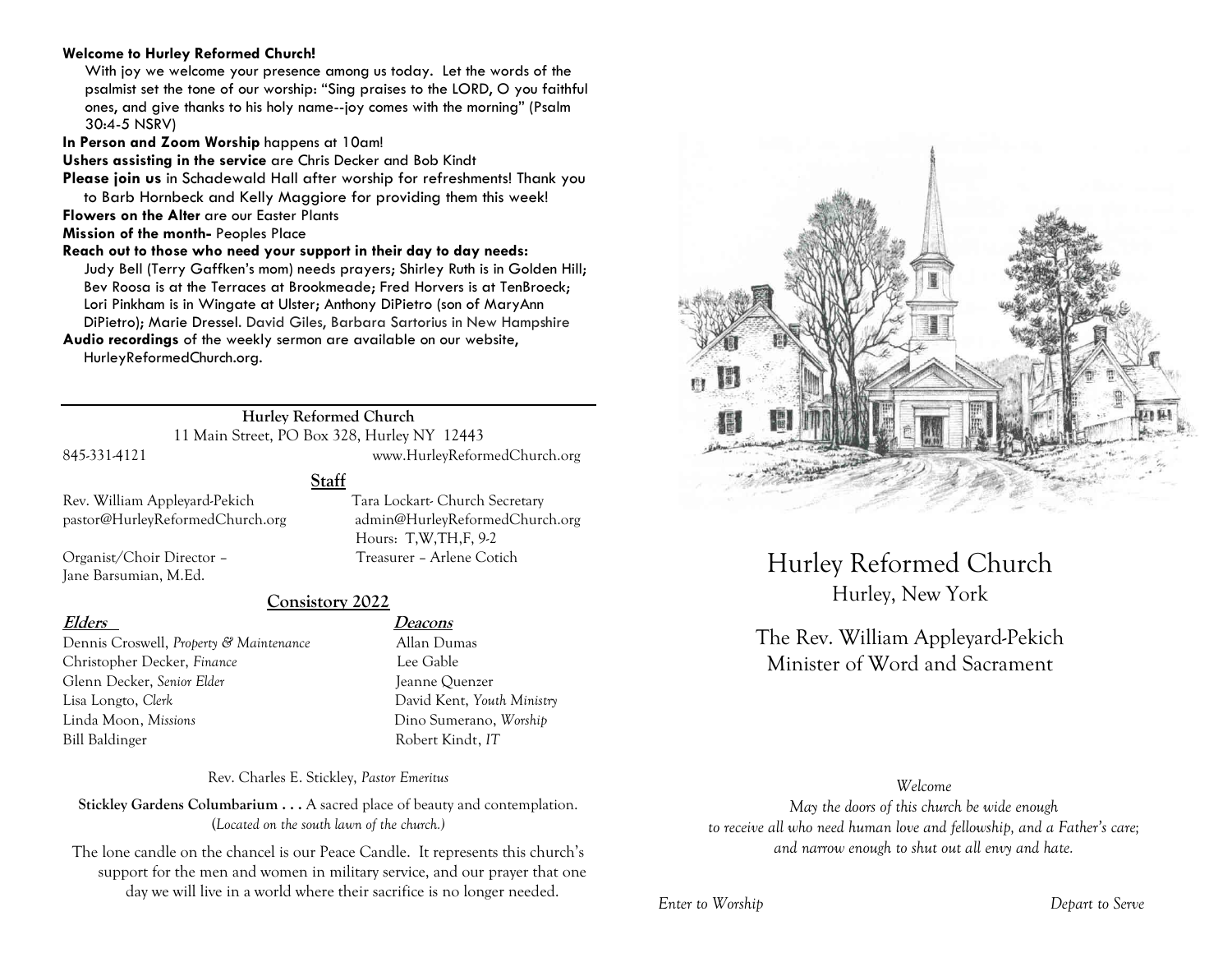# **#264 Thine is the Glory**

1. Thine is the glory, risen, conqu'ring Son; Endless is the vict'ry Thou o'er death hast won. Angels in bright raiment rolled the stone away, kept the folded grave-clothes where Thy body lay.

## *Refrain:*

Thine is the glory, risen, conqu'ring Son; Endless is the vict'ry Thou o'er death hast won.

2. Lo! Jesus meets us, risen from the tomb; Lovingly He greets us, scatters fear and gloom. Let His Church, with gladness, hymns of triumph sing. For her Lord now, liveth; death hath lost its sting.

## *Refrain:*

Thine is the glory, risen, conqu'ring Son; Endless is the vict'ry Thou o'er death hast won.

3. No more we doubt Thee, glorious Prince of life!! Life is naught without Thee; aid us in our strife. Make us more than conqu'rors, thro' Thy deathless love; Bring us safe thro' Jordan to Thy home above.

## *Refrain*

Thine is the glory, risen, conqu'ring Son; Endless is the vict'ry Thou o'er death hast won.

# **#262 He Lives**

I serve a risen Savior; He's in the world today. I know that He is living, whatever men may say. I see His hand of mercy, I hear His voice of cheer; And just the time I need Him, He's always near.

He lives (He lives), He lives (He lives), Christ Jesus lives today! He walks with me and talks with me along life's narrow way. He lives (He lives), He lives (He lives), salvation to impart! You ask me how I know He lives? He lives within my heart!

In all the world around me, I see His loving care; And tho' my heart grows weary, I never will despair. I know that He is leading, thro' all the stormy blast; The day of His appearing will come at last.

He lives (He lives), He lives (He lives), Christ Jesus lives today! He walks with me and talks with me along life's narrow way. He lives (He lives), He lives (He lives), Salvation to impart You ask me how I know He lives? He lives within my heart!

Rejoice, rejoice, O Christian! Lift up your voice and sing Eternal hallelujahs to Jesus Christ, the King! The Hope of all who seek Him, the Help of all who find, None other is so loving, so good and kind.

He lives (He lives), He lives (He lives), Christ Jesus lives today! He walks with me and talks with me along life's narrow way He lives (He lives), He lives (He lives), Salvation to impart You ask me how I know He lives? He lives within my heart!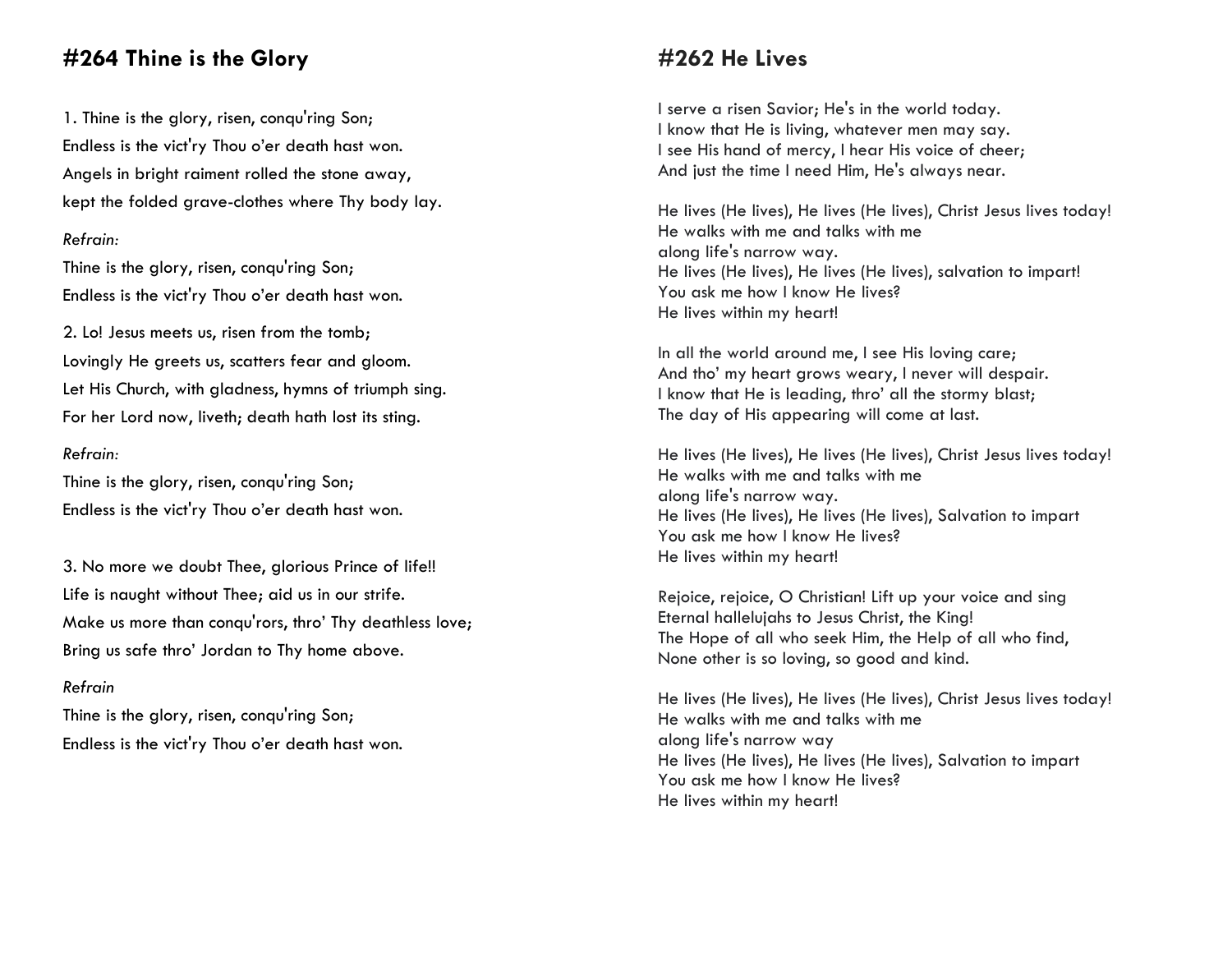# **Announcements- April 17, 2022**

- **Our Sit to Stand Class is looking for more participants!!** Every Monday's at 1pm in Shadewald Hall, \$15/class, contact Ruth Beyl (845-688- 2516)
- **Flower and Refreshments** sign-up sheets are on the wall in Shadewald Hall for anyone that would like to sign up for a date!
- **Prayer Squares**-Prayer squares are available in a basket in the Narthex. Please take one if you know of someone in need of prayer. You may also carry one in your pocket as a reminder to pray for someone, you think needs prayer. The knitter has pray fully knitted it for you.
- **New Bibles** have arrived! Please see the attached form if you would like to sponsor one.

**Spring Clean Up** is April 30<sup>th</sup>, 9am-12pm if anyone would like to help!

**Adult Education Class**-Rev. Ruth Kent will be leading an adult ed. class, if you are interested let Rev Bill know ASAP!

> Title: Spirituality 101 – An Overview *Session 1*, April 18: Introduction. Many Americans now report themselves as being "spiritual but not religious." What is spirituality, anyway?

*Session 2*, April 25: Survey of spiritual practices in history and around the world.

*Session 3*, May 2: Spirituality and health – how spiritual practices affect body and brain